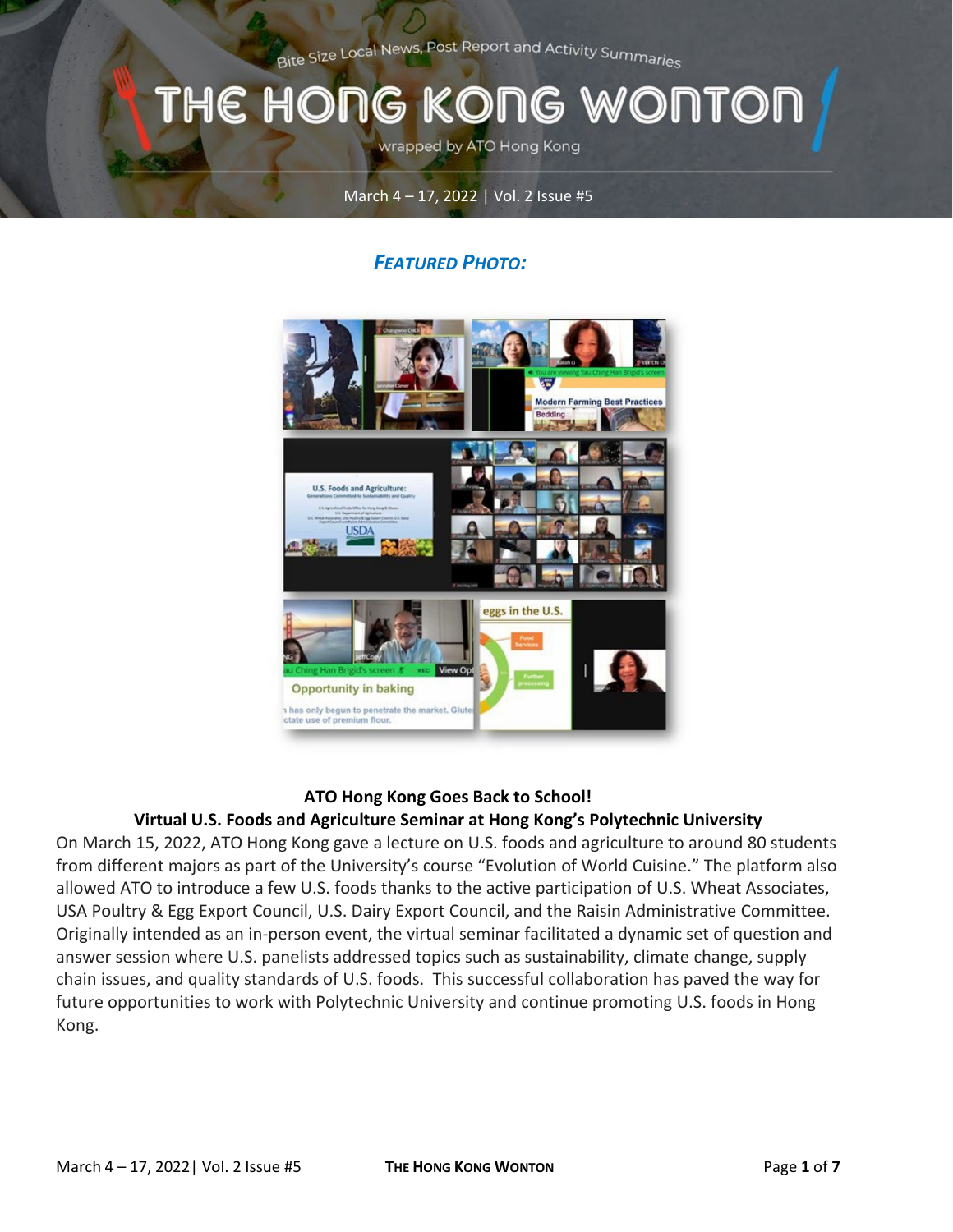## *OVERALL ECONOMY*



**Hong Kong Authorities to Provide Update on COVID-19 Strategy [Various Sources, March 17, 2022]**  Currently, Hong Kong's new reported cases are averaging between 20,000 – 30,000 a day, leading some local experts to believe that the fifth wave of the pandemic may have peaked during the first week of March. However, local health authorities have cautioned the city not to let down its guard as total cases have reached around 800,000 and deaths to nearly 5,000, most of them in the past three weeks. Social distancing measures continue to be enforced, albeit with some variations. As of this week, hair salons have re-opened but government-managed beaches will be closed. Speaking at a regular COVID-19 media briefing, Chief Executive Carrie Lam said she would provide an update on the city's COVID-19 strategy during the week of March 21. Acknowledging that residents and business in Hong Kong are losing patience with the current situation, she stated that the local government is reviewing the future direction of all the measures including flight bans, quarantine periods for arrivals, city-wide testing, school resumption, and other social distancing measures. Food supplies from China are stable, despite ongoing lockdowns in the mainland as workers involved in delivering supplies are exempted from current restrictions. U.S. travelers should note that the U.S. Centers for Disease Control and Prevention (CDC) raised its [Traveler's Health Notice](https://wwwnc.cdc.gov/travel/notices/covid-3/coronavirus-hong-kong) for Hong Kong to Level 3, and the U.S. Department of State raised its **[Travel Advisory for Hong Kong to Level 4: Do Not Travel.](https://travel.state.gov/content/travel/en/international-travel/International-Travel-Country-Information-Pages/HongKong.html)** 

### **More E-Vouchers to Spend from April [\[The Standard,](https://www.thestandard.com.hk/section-news/section/11/239575/Hiccup-free-distribution-of-vouchers-in-the-works) March 8, 2022]**

Financial Secretary Paul Chan stated that the first \$641 installment of the consumption vouchers will be distributed to over 6.3 million Hong Kong residents in April with vouchers expiring on October 31. Mr. Chan had announced earlier in his budget address that eligible residents will each receive \$1,282 worth of spending vouchers. While the exact date of distribution has yet to be decided, Chan said the vouchers will be given out within April. **ATO Notes:** Hong Kong residents generally welcome the evouchers, but the timing of the launch will be critical. As the number of COVID-19 cases is still on the rise, an early launch of e-vouchers would encourage consumers to spend more on anti-pandemic items such as medicine, masks and sanitizers, rather than on consumer goods and dining out.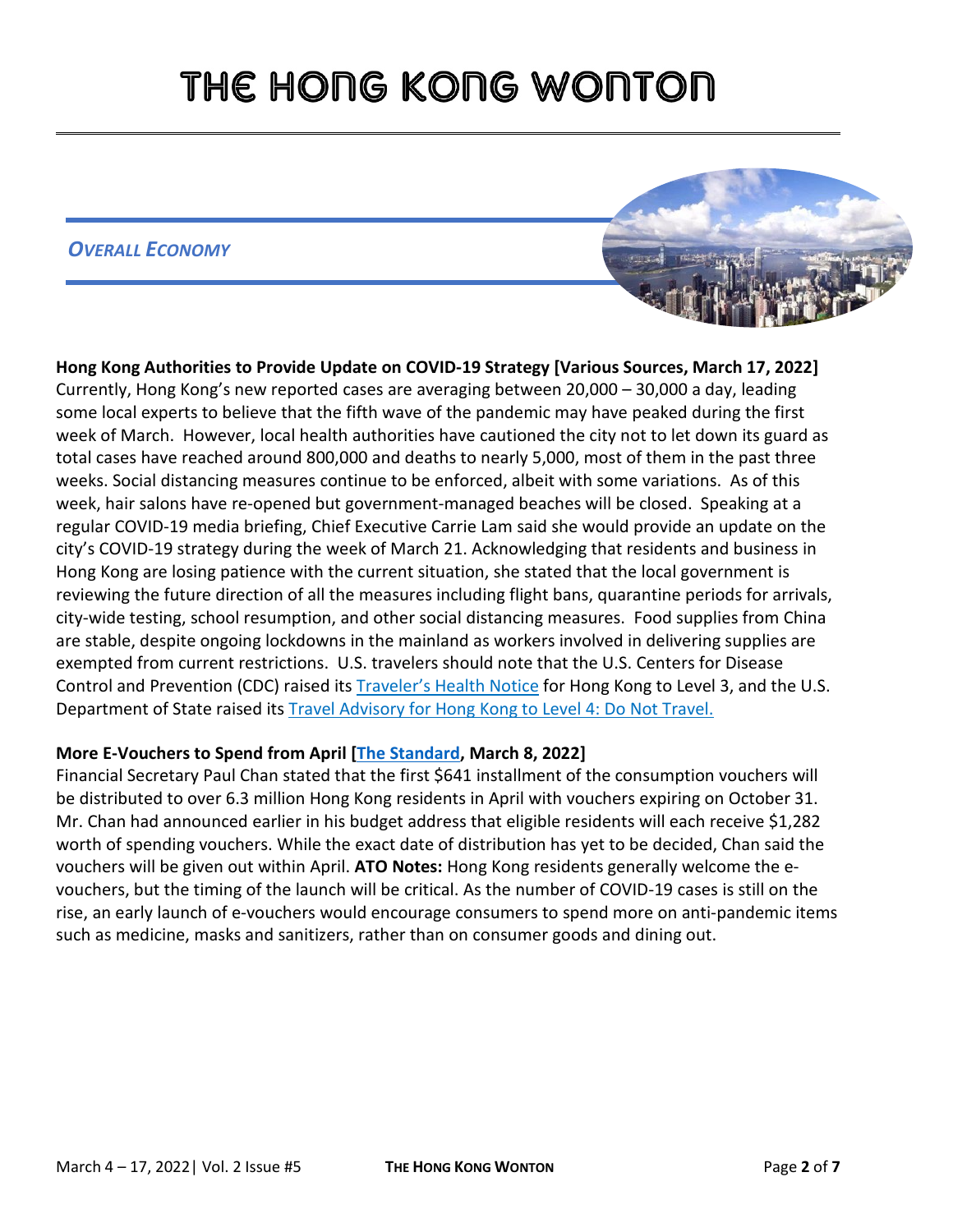### *HOTELS, RESTAURANTS AND INSTITUTIONS*



**E-Commerce Platform Partners with Restaurants for Deliveries [\[The Standard,](https://www.thestandard.com.hk/breaking-news/section/4/187821/HKTV-mall-to-launch-pick-up-service-at-partner-restaurants) March 6, 2022]** The largest local e-shopping platform HKTV mall will allow customers to pick up their orders at partner restaurants as soon as March 8, after infections strained its delivery service. The online shopping platform announced that it has signed agreements with 39 restaurants and it is in discussion with another 194 eateries. The restaurants will help store frozen products in their fridges in return for a commission. The arrangement will help the mall handle an additional 2,925 orders a day. The company said it faces severe shortage in manpower due to surging COVID-19 infections. It is making every effort to sustain operations, with some back end office staff helping with warehouse and front line tasks. **ATO Notes**: Many restaurants have suspended dine-in operations due to a lack of staff and customers. HKTV mall's partnership with restaurants provided a win-win lifeline for both parties amid the worst time of the pandemic.



### **McDonald's Cuts Opening Hours, Temporarily Closes 38 Outlets [\[RTHK](https://news.rthk.hk/rthk/en/component/k2/1637620-20220307.htm) [Latest](https://news.rthk.hk/rthk/en/component/k2/1637620-20220307.htm) News and [McDonald's](https://www.facebook.com/280754965446639/posts/1856036647918455/) Facebook Post, March 7, 2022];** McDonald's on March 7, 2022 announced that as the COVID-19 pandemic has seriously affected manpower and logistics, it is shortening the opening hours for the majority of its 245 outlets in Hong Kong, while 38 branches will temporarily close. The company stated on its Facebook page that its overnight services, including deliveries, will be suspended, warned that waiting times at restaurants will be longer, and that the supply of certain products is not stable. McDonald's said it hopes to maintain a minimum service in each district. **ATO Notes:** There were mixed comments in response to the chain's Facebook announcement. Some complained inability to place an order and asked about the annual March 14 pie promotion, in which the chain typically sells pies for less than a U.S. dollar. McDonald's replied it was not running the promotion. (The caption on Facebook visual reads: As the pandemic remains severe, we are determined to continue our service)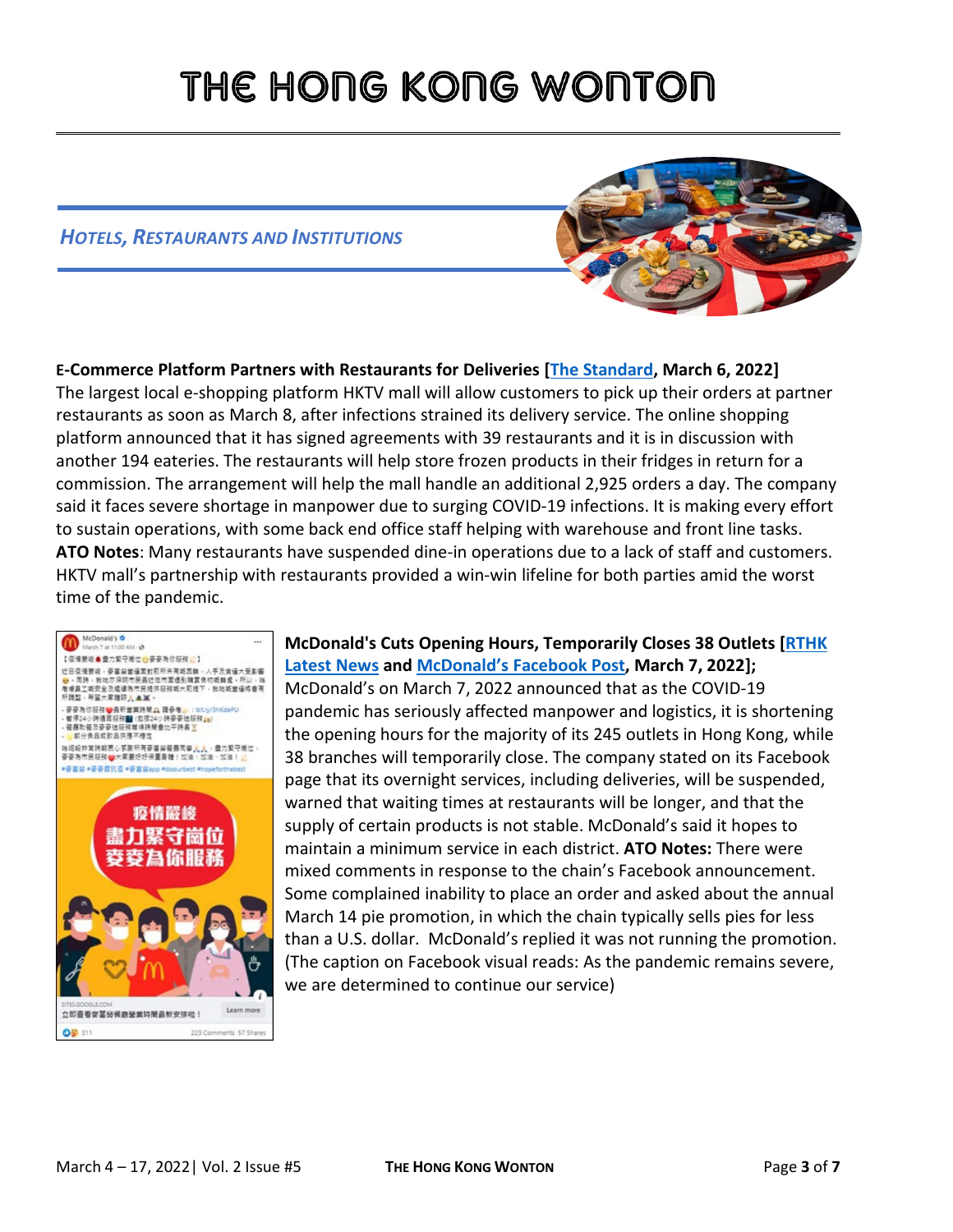### **More Eateries Suspend Operations Citing Labor Shortages Due to COVID-19 [\[The Standard,](https://www.thestandard.com.hk/section-news/section/11/239577/Short-on-staff,-38-McDonald) March 8, 2022]**

In addition to McDonald's, a major competitor, KFC, also announced that it would close some outlets and adjusted the operating hours of other branches. Pizza Hut suspended operations of 28 of its outlets and it will also adjust the operation hours of other outlets. Local fast food chain Café de Coral halted dine-in services at most of its outlets. Another catering operation, LH Group, suspended all of its 46 branches to cut costs and ensure the safety of employees. Prominent rice noodles chain TamJai SamGor Mixian temporarily closed 34 of its outlets. **ATO Notes:** These are some of the food chains and eateries that have announced shrinking operations due to the infections among employees, customers and service providers. The contraction of the food service sector is expected to continue at least until the number of COVID-19 cases drops significantly, and the government relaxes stringent social gathering rules.

### **Hong Kong Restaurant Operators Think Small as They Beat COVID-19 Slump [\[South China Morning](https://www.scmp.com/business/article/3169572/hong-kong-restaurant-operators-think-small-they-downsize-operations-beat)  [Post,](https://www.scmp.com/business/article/3169572/hong-kong-restaurant-operators-think-small-they-downsize-operations-beat) March 8, 2022]**

Food and beverage operators in Hong Kong are switching to smaller outlets amid a difficult operating environment under tightened COVID-19 measures. In the past five months, Singapore-based Flash Coffee has opened nine stores in Hong Kong, including some as small as 215 square feet. They launched a delivery app allowing customers to order, customize and pay for their coffee online. Jonathan Tsao, manager for Hong Kong Flash Coffee believes that limited headcount per outlet and smaller shop size would prove resilient in the current pandemic environment. They also are keen to invest in Hong Kong as soon as the city is safe. Market observers also said that they had noticed a trend among food and beverage investors for smaller spaces. A representative of a commercial real estate company observed that instead of opening one big restaurant, operators now prefer to open many smaller outlets in different locations. Another market expert said smaller spaces for restaurants can help reduce rental expenses. **ATO Notes:** While Hong Kongers have developed the habit of ordering takeaway and using app-based services during pandemic, this trend is expected to stay when normalcy resumes. That said, there is demand for restaurants of all sizes as Hong Kongers like to dine out with families and for business purposes. Post foresees demand for larger space for events and banquets will pick up once COVID-19 control measures are lifted or relaxed resembling the recovery path seen before the start of the fifth wave.

### **HKTV Mall and SF Express HK Strive to Resume Delivery Services as They Fight Operational Challenges [various sources from March 4-15, 2022: [South China Morning Post;](https://www.scmp.com/news/hong-kong/hong-kong-economy/article/3169297/coronavirus-hong-kong-delivery-workers-short) [The Standard;](https://www.thestandard.com.hk/breaking-news/section/4/188137/Courier-service-SF-Express-resumes-to-door-services-in-industrials-and-commercial-areas) [HKTV](https://www.facebook.com/297742713664957/posts/4720027768103074/)  [Mall Facebook Post;](https://www.facebook.com/297742713664957/posts/4720027768103074/) SF Express HK [Facebook Post\]](https://www.facebook.com/1452573198380342/posts/2896573427313638/)**

In early March, HKTV Mall announced that their delivery wait time would be longer and some orders canceled due to lack of logistical manpower as some staff were in isolation due to COVID-19. Post found that in early March, the wait time on delivery orders from HKTV Mall was over 15 days. SF Express Hong Kong announced the suspension of door delivery starting from March 5 also citing pandemic-related challenges. On March 15, HKTV Mall conveyed on its Facebook page that delivery service was largely back to normal. They reported that 244 infected staff members had recovered and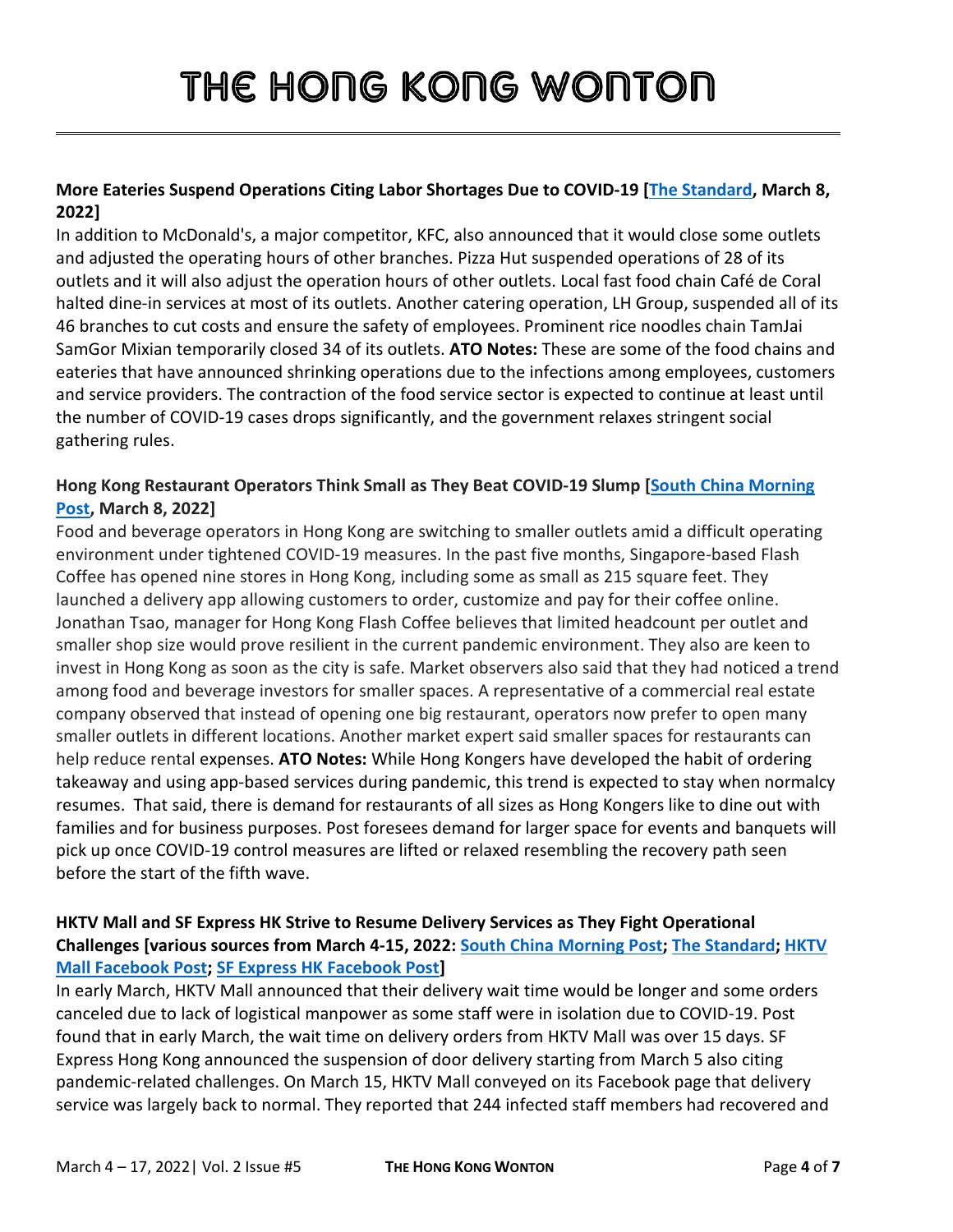returned to work, and that they had expanded storage and delivery capacities to cope with the surge in orders. On the same day, SF Express HK also announced that they have resumed delivery services in industrial and commercial areas while some other services have not yet resumed to full capacity.

**Restaurant Chains and Local Eateries Re-Opened after Temporary Closures [various sources: [Ming](https://news.mingpao.com/pns/%E8%A6%81%E8%81%9E/article/20220316/s00001/1647367204755/%E9%80%A3%E9%8E%96%E9%A3%9F%E8%82%86%E7%B4%9B%E5%BE%A9%E6%A5%AD-%E9%BB%83%E5%82%91%E9%BE%8D-%E4%BB%A5%E5%81%9C%E6%A5%AD%E6%B8%9B%E4%BA%BA%E6%B5%81%E4%B8%8D%E5%90%88%E7%90%86)  [Pao,](https://news.mingpao.com/pns/%E8%A6%81%E8%81%9E/article/20220316/s00001/1647367204755/%E9%80%A3%E9%8E%96%E9%A3%9F%E8%82%86%E7%B4%9B%E5%BE%A9%E6%A5%AD-%E9%BB%83%E5%82%91%E9%BE%8D-%E4%BB%A5%E5%81%9C%E6%A5%AD%E6%B8%9B%E4%BA%BA%E6%B5%81%E4%B8%8D%E5%90%88%E7%90%86) March 16, 2022[; HK01,](https://www.hk01.com/%E9%A3%9F%E7%8E%A9%E8%B2%B7/746598/%E9%A4%90%E5%BB%B3%E9%87%8D%E9%96%8B-10%E5%A4%A7%E5%81%9C%E6%A5%AD%E9%A3%9F%E8%82%86%E9%87%8D%E9%96%8B%E6%97%A5%E6%9C%9F-%E7%87%9F%E6%A5%AD%E6%99%82%E9%96%93-%E7%89%9B%E8%A7%92-%E5%A4%A7%E5%AE%B6%E9%A3%9F-%E9%85%92%E6%A8%93) March 17, 2022; [Yahoo News,](https://hk.news.yahoo.com/%E5%85%AB%E5%AF%B6%E6%B8%85%E6%B9%AF%E8%85%A9-%E5%A4%A9%E5%90%8E-%E5%AE%B6%E7%94%A8%E8%A3%9D-%E7%B1%B3%E8%8A%9D%E8%93%AE-223026026.html) March 15, 2022; [HK01,](https://www.hk01.com/%E9%A3%9F%E7%8E%A9%E8%B2%B7/745693/%E4%B8%AD%E7%92%B060%E5%B9%B4%E7%89%9B%E9%9B%9C%E8%80%81%E5%AD%97%E8%99%9F%E9%87%8D%E9%96%8B-%E6%9C%AC%E5%9C%B0%E6%B4%BB%E7%89%9B%E6%81%A2%E5%BE%A9%E4%BE%9B%E6%87%89-%E5%BF%85%E8%A9%A6%E7%89%9B%E6%B2%99%E7%93%9C-%E7%89%9B%E7%88%BD%E8%85%A9) March 12, 2022]** LH Group, the restaurant group that operates 46 outlets, reopened some of their restaurants in mid-March after the temporary closure of all their outlets started on February 28, 2022. The group had temporarily suspended operations because 15 percent of their staff was infected with COVID-19 and they faced tremendous challenges posted by pandemic-related restrictions. Now that many staff members have recovered from the virus and hope to receive income after exhausting their paid-leave, the group decided to partially open some outlets. Another chain, Tao Heung, who operates over 45 Chinese restaurants and bakeries, announced on March 16, the reopening of part of their outlets after their temporary closure on March 1. Two renowned local beef noodle soup restaurants temporary closed their shops because of the lack of fresh beef due to closure of Hong Kong's chief slaughterhouse. They too have resumed businesses. Some other local eateries also have announced resumption of operations in mid-March. **ATO Notes**: Simon Wong, President of the Hong Kong Federation of Restaurants & Related Trades, said that over 3,000 eateries have suspended operations since the fifth wave began, and an estimated number of 60,000 foodservice industry workers are out of job. Some restaurateurs decided to continue operations, even the businesses may result in losses, to provide some income for staff and the companies (source article: [AM730,](https://www.am730.com.hk/%E6%9C%AC%E5%9C%B0/%E7%96%AB%E6%83%85-%E9%80%BE3000%E9%A3%9F%E8%82%86%E5%81%9C%E6%A5%AD-%E9%A3%B2%E9%A3%9F%E6%A5%AD-%E5%B8%B6%E5%8B%95%E5%85%B6%E4%BB%96%E9%A4%90%E5%BB%B3%E5%A0%82%E9%A3%9F%E4%BA%BA%E6%B5%81/311429) March 16, 2022).



#### **Japanese Supermarket Suspends "Discount Super Day" [\[The Standard,](https://www.thestandard.com.hk/breaking-news/section/4/187804/AEON-temporarily-cancels-Wednesday-discount-) March 5, 2022]**

Japanese supermarket AEON announced on March 5 that its Wednesday discount "Super Day" will be temporarily canceled due to the severe development of the pandemic. Previously, long lines were spotted outside several branches on the discount day, while the inside was flooded with crowds fighting over items on the shelves over the mixed messages of a possible full-scale lockdown. The situation soon drew the attention of the public as people worried that COVID-19 is more likely to be transmitted in such a packed environment. **ATO Notes:** The suspension of "Discount Super Day" is expected to reduce gatherings and crowds and hence curb the spread of the pandemic. AEON and other retailers have scaled down their operations due to a surge in COVID-19 cases among their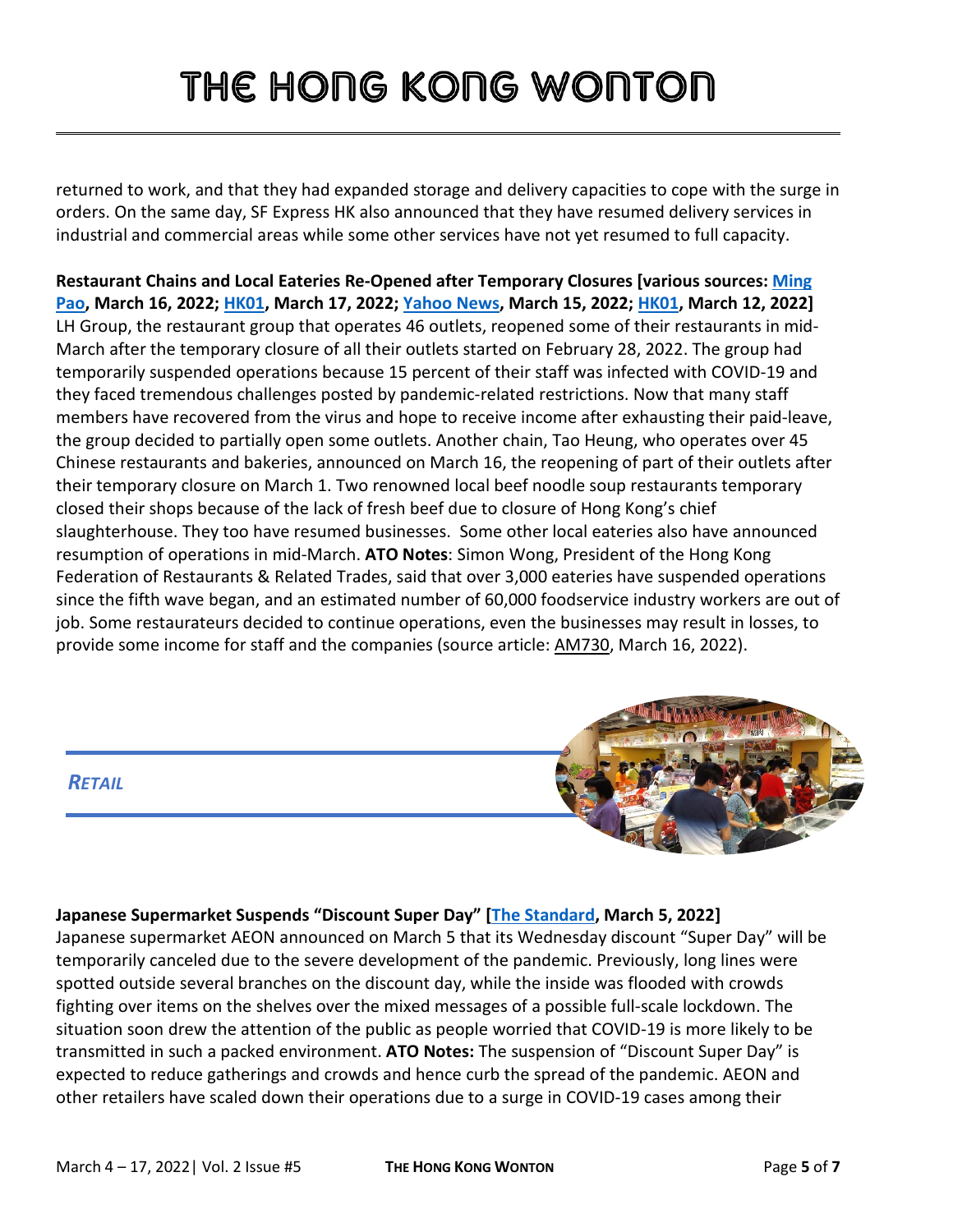customers, staff and service providers. Resumption of normal retail operations will depend on factors such as the number of pandemic cases, available manpower, and vendors' capacity to continue adapting to the changing situation.

#### **Supermarkets Fill Shelves with Slower-Moving Products [\[The Standard,](https://www.thestandard.com.hk/section-news/section/21/239511/Stores-use-their-noodles-to-fill-shelves) March 7, 2022]**

Supermarkets have adopted a "special strategy" of filling shelves with less popular brands of instant noodles after they were emptied by panic-buying customers. A supermarket filled the racks with Shin ramen from South Korea, which some people find too spicy. Another supermarket surprised customers as it displayed two full shelves of Indomie, which is quite popular among youngsters. **ATO Notes**: This is an illustration of the Hong Kongers' panic buying under the pandemic that has emptied many supermarket shelves and how supermarkets have creatively reacted by showcasing their slower moving products. It is expected that supermarkets will again fill the shelves with fast moving items as food supply returns to normal and recovered staff returns.



#### **Fresh Meat Supply Hoped to Return to Normal Levels [\[The Standard,](https://www.thestandard.com.hk/section-news/section/4/239525/Mainland-butchers,-Covid-recoveries-put-meat-in-hopes-for-return-to-normal) March 7, 2022]**

Mainland butchers will start working at Hong Kong's major slaughterhouse on March 7 - the first day of the abattoir's reopening after most of its infected workers have recovered. Sources said 2,000 pigs will be supplied to Hong Kong from the mainland. The pigs will be slaughtered early on March 8 and hit local markets shortly afterward. Major beef and pork wholesaler, Ng Fung Hong, expects the supply of fresh pork, beef and lamb to return to normal. Pork Traders General Association chairman, Hui Wai-kin, said most of the local abattoir workers have recovered from COVID-19 after a week. He expects that around 70 percent of workers have resumed work. Meanwhile, a government spokesman announced that the wholesale prices of vegetables have dropped back to normal. **ATO Notes**: Sheung Shui, Hong Kong's largest slaughterhouse has resumed operations and imports of live pigs from mainland. The rise of COVID-19 cases impacted butchers, truck drivers and workers, prompting authorities to bring specialized labor from mainland to rehabilitate slaughterhouse operations.

### **Another Major Trade Show, Asia Fruit Logistica 2022, Moves Out of Hong Kong amid Strict Travel**

**Restrictions:** Asia Fruit Logistica, a USDA-endorsed show, is Hong Kong's largest specialized trade show for agricultural produce. The last edition of this annual show (in 2019) hosted more than 800 exhibitors and over 12,000 local and regional buyers. At that time, 13 U.S. exhibitors joined the show. Hong